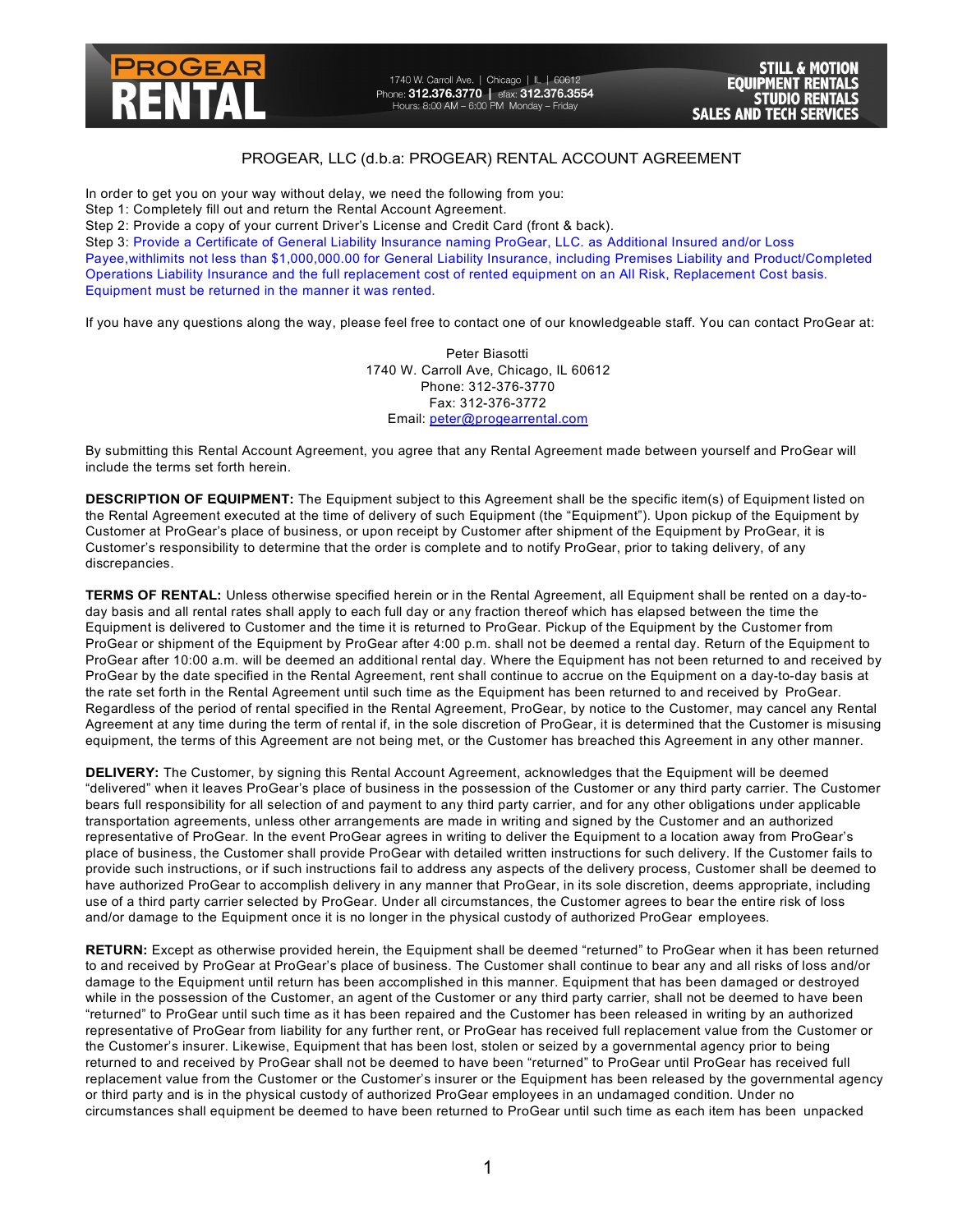

1740 W. Carroll Ave. | Chicago | IL | 60612 Phone: 312.376.3770 | efax: 312.376.3554<br>Hours: 8:00 AM - 6:00 PM Monday - Friday

**STILL & MOTION EOUIPMENT RENTALS** STUDIO **SALES AND** TECH SERVICES

from its shipping container, examined by ProGear's employees, individually bar code scanned into the ProGear computerized inventory system as returned and undamaged, and a receipt issued by ProGear.

**RATES AND CHARGES:** The rent payable for any item of Equipment shall be the rate set forth in the Rental Agreement. This rate is offered to Customer based upon Customer's credit information available to ProGear at the time of rental. This completed Rental Agreement must be signed and returned to ProGear at least three (3) days prior to the first rental. If this information is incorrect or changes during the course of a rental, ProGear may revise the applicable rate by notifying the Customer in writing. Rent is payable according to the terms contained on ProGear's Rental Agreement. If not paid when due, rent shall bear interest at the rate of one and one-half percent (1 1/2 %) per month from the date rental charges were incurred. Any discounts granted by ProGear may be revoked at any time after thirty (30) days. ProGear's published rates are subject to change prospectively at any time without notice. All rates are FOB ProGear, and Customer is responsible for all shipping and delivery charges. ProGear may assess an additional charge in accordance with its then current rate schedule for pickup and delivery, early pickup services during non-business hours, and technical support for the operation of Equipment. Canceled orders will be subject to ProGear's then current cancellation charge. No allowance will be made for items delivered to, but not used by the Customer. The Customer shall pay all taxes, transportation charges, duties, broker's fees, bonds, or other costs imposed by reason of the rental of the Equipment by the Customer.

**LIMITED WARRANTY:** ProGear warrants that, when delivered to the Customer, all Equipment will be operational to accepted manufacturer's specifications. In the event of malfunction, Customer must notify ProGear immediately. ProGear will have no responsibility for any malfunction reported after termination of the rental for such Equipment. Customer shall not attempt to service or repair any of the Equipment and any attempt by the customer to service or repair Equipment will void the limited warranty provided herein. The limited warranty provided herein shall not apply to any malfunction resulting from mishandling or improper operation of the Equipment after delivery to the Customer. ProGear shall have no liability arising out of the Customer's inability to operate the Equipment in accordance with manufacturer's instructions and contemplated use. Except as set forth herein, ProGear makes no warranty with respect to the Equipment. ProGear expressly disclaims any warranty, implied or otherwise, that the Equipment is suitable for Customer's intended use. ProGear shall not be liable for any consequential damages suffered by the Customer or any third party. ProGear's liability for any breach of the warranty granted hereunder shall be, in ProGear's discretion, limited to replacement or repair of any malfunctioning Equipment or a refund of any rent paid by the Customer in connection with such Equipment.

**DAMAGE:** The Customer acknowledges that when the Equipment is delivered to the Customer, the Customer will have examined the Equipment and found it to be in good working order. The Customer shall have full responsibility and liability to ProGear for the actual cost to repair or replace any Equipment which during the period between delivery to the Customer and return to ProGear has been lost, stolen, or damaged from any cause whatsoever (other than from a malfunction to which ProGear's limited warranty applies or ordinary wear and tear). The Customer assumes any and all risks of loss once the Equipment leaves ProGear's place of business until such time as the Equipment is returned to ProGear in the manner provided herein, except at such times as the Equipment is in the exclusive control of authorized ProGear employees. The Customer shall also be liable to ProGear for any continued rental charges during a reasonable time required to repair or replace damaged Equipment. To the extent the Customer is responsible under this Rental Account Agreement for such damage or loss, the Customer shall be liable to ProGear for the full replacement cost of all Equipment which must be replaced as a result of damage, loss or customer's failure to return the Equipment to ProGear. The liability of Customer hereunder is primary and shall not be reduced in the event ProGear receives proceeds from its own insurance. Acceptance by ProGear of the return of any Equipment shall not be deemed a waiver by ProGear any claims which ProGear may have against the Customer under this paragraph, even though any damage for which the Customer is liable hereunder is discovered later.

**RENTAL INSURANCE PROVIDED BY CUSTOMER:** Prior to taking delivery of the Equipment, the Customer shall provide to ProGear a Certificate of General Liability Insurance acceptable to ProGear, with ProGear named as the Loss Payee, in a form and amount (not less than \$1 million) satisfactory to ProGear, evidencing Customer's insurance covering all risk of loss to the Equipment, worldwide, at replacement cost value plus any continuing rental charges at the same rate set forth on the Rental Agreement (such payments to continue until the date of receipt of the replacement cost by ProGear), including coverage of the Equipment while in transit. The Customer's insurance must include rented or leased Equipment coverage and must provide coverage during the entire time of rental or lease, including transportation of the Equipment to and from ProGear's place of business, even if such transportation is accomplished by a third party carrier. This Customer's insurance binder must have an expiration date of no less than thirty (30) days past the end of the rental period. If the certificate is to be modified, amended, or changed, a new certificate must be on file prior to the expiration date of the original.

**USE OF EQUIPMENT:** The Customer shall at all times retain the Equipment in its own custody. The Customer shall operate the Equipment in accordance with the manufacturer's instructions and contemplated use and shall not use the Equipment in any manner which will subject it to abnormal or hazardous conditions, including, but not limited to: not using the Equipment in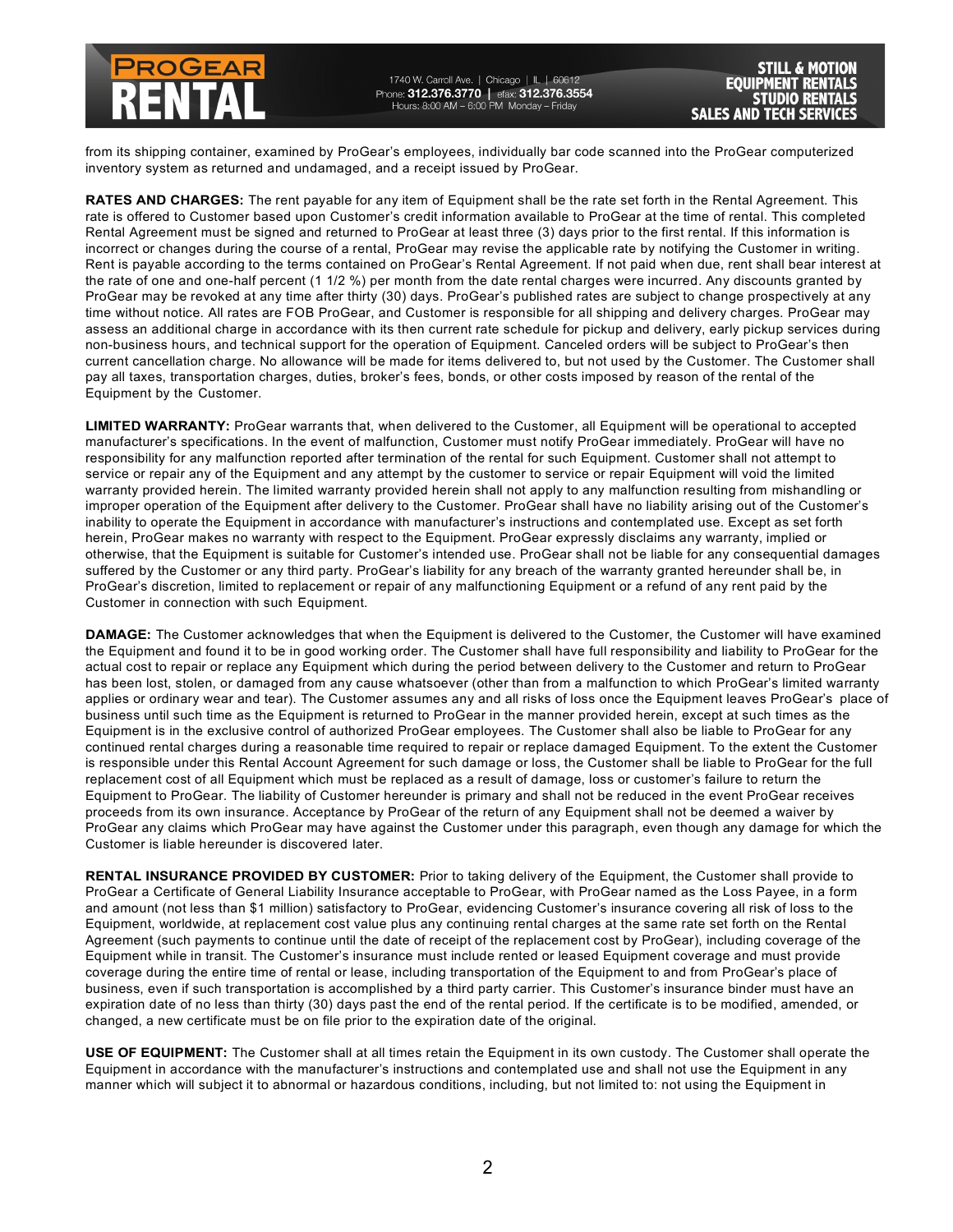

1740 W. Carroll Ave. | Chicago | IL | 60612 Phone: **312.376.3770** | efax: **312.376.3554**<br>Hours: 8:00 AM – 6:00 PM Monday – Friday

**STILL & MOTION EQUIPMENT RENTALS STUDIO RENTALS SALES AND TECH SERVICES** 

accordance with manufacturer's instructions and contemplated use, negligence (defined as, but not limited to, failure to provide prudent security measures to prevent theft or carelessness in maintaining the Equipment properly); or misuse (defined as, but not limited to, improper use of the Equipment causing damage due to the utilization of the Equipment in a manner for which it is not designed). The Customer shall not make any alterations or improvements to the Equipment without the prior written consent of ProGear and shall not deface, remove, or cover any nameplate on the Equipment showing ProGear's ownership. All Equipment shall be operated in accordance with applicable Federal, State and local laws.

**INDEMNIFICATION:** The Customer hereby agrees to indemnify and hold ProGear harmless from and against any and all losses and/or claims, including without limitation reasonable attorneys' fees, arising out of Customer's possession, use or operation of the Equipment of the Equipment during the time between delivery of the Equipment to the Customer and its return to ProGear.

**TITLE MATTERS:** This Rental Account Agreement, and any Rental Agreement, constitute a lease and not a sale of the Equipment or the creation of a security interest therein. No part of the rental payments made under this Agreement shall be deemed payment towards the purchase of any of the Equipment. Title to the Equipment shall remain at all times in ProGear. The Customer hereby acknowledges ProGear's ownership and title in the Equipment and agrees to keep the Equipment free of all liens, levies, and encumbrances. This Agreement constitutes a lease to the Customer exclusively and the Customer shall not assign any rights under this Agreement, or sublease the Equipment ,to any other person or entity). ProGear shall have the right to assign its rights and obligations under this Agreement without the consent of the Customer. In the event of any such assignment, the Customer waives the right to assert any claim by the Customer against ProGear as a defense against any such assignee.

**RIGHT OF ENTRY AND INSPECTION:** ProGear shall have the right to inspect the Equipment at any time during the rental term. Customer shall make any and all arrangements necessary to permit a qualified representative of ProGear access to the location of the Equipment. If a breach of any of the provisions of the Rental Agreement occurs, ProGear has the right to take possession of the Equipment without legal process, without liability to Customer, and without prejudice to ProGear's right to receive rent due or accrued, up to and including the date of removal of the Equipment.

**GOVERNING LAW:** This Rental Agreement shall be governed by and construed in accordance with the laws of the State of Illinois. Venue in any action involving the Equipment, this Rental Account Agreement, or any Rental Agreement, shall be in courts having situs in Cook County, Illinois. The prevailing party in any proceeding shall be entitled to an award of reasonable attorneys' fees and litigation costs.

**NOTICE:** Any notice required or permitted to be sent under this Agreement shall be deemed given and received (i) when delivered to the business office of the addressee by messenger or express mail delivery; (ii) two (2) days after deposit in the U.S. Mail with first class postage prepaid to the address set forth on this Rental Account Agreement; (iii) when faxed (with fax confirmation) to the party at the fax number set forth in this Rental Account Agreement; or (iv) when emailed to an email address set forth in this Rental Account Agreement.

**INVOICES & RECEIPTS:** Terms and conditions set forth in any Invoice or Receipt issued by ProGear pursuant to a Rental Agreement shall be deemed part of the Rental Agreement.

**MISCELLANEOUS:** This Rental Account Agreement, the Rental Agreement and any written amendments thereto, shall constitute the entire Agreement of ProGear and the Customer with respect to the Equipment. This Agreement may not be modified except in writing signed by both the Customer and an authorized representative of ProGear. All obligations of the Customer hereunder shall survive expiration of the rental term set forth in the Rental Agreement, as amended. Notwithstanding any prohibition on assignment, this Agreement shall be binding upon and inure to the benefit of the successors and assigns of the parties. The person signing this Agreement on behalf of the Customer warrants that such individual has been duly authorized to execute this Agreement and to bind the Customer to its terms. In the event any provision of this Agreement is held to be unenforceable, such provision shall be severed from this Agreement and the remainder shall be deemed fully enforceable. The Customer hereby represents to the best of its knowledge, that all information provided in this Rental Account Agreement and any Rental Agreement is true and correct. By signing this Rental Account Agreement and accepting delivery of Equipment from ProGear, the Customer agrees to be bound by all of the Rental Terms and Conditions in effect from time to time, as set forth herein.

**CREDIT CARD INFORMATION:** ProGear reserves the right to run an authorization on the Customer's credit card for the total amount of the rental at the time the Rental Agreement is executed, or at any time thereafter. The Customer hereby authorizes ProGear to charge the credit card listed below for all invoice amounts, without subsequent prior written or verbal notification to the cardholder. It is the Customer's responsibility to contact ProGear's accounting department of any changes in the Customer's credit card account, in order to arrange for an alternative card to be used.

**CUSTOMER AFFIRMATION:** Customer affirms that its authorized representative has read the foregoing terms and conditions, and understands same, and that Customer has freely sought and taken, or foregone, legal advice, as its interests have dictated.